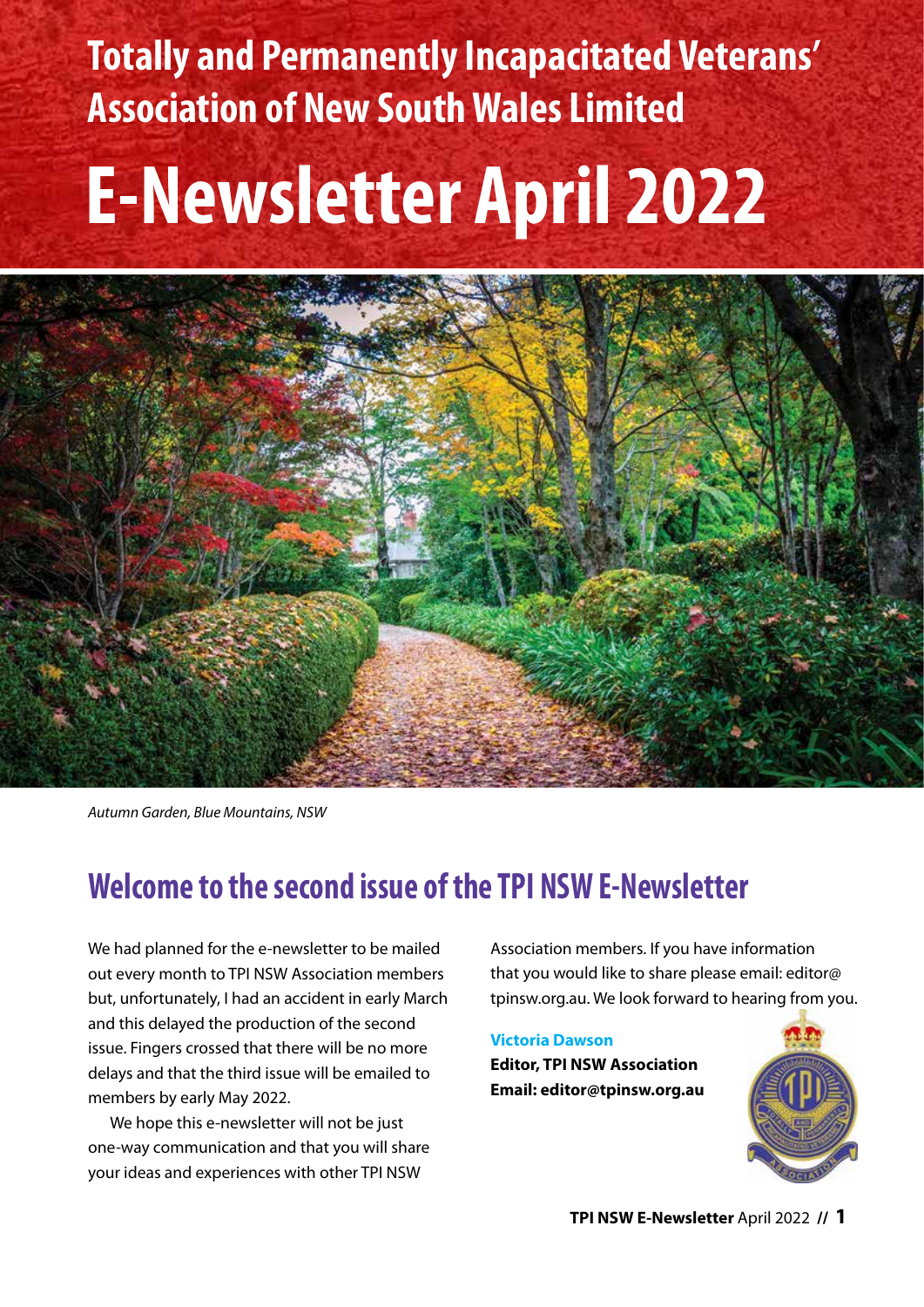# **NSW Premier 's Gala Concert and Seniors' Festival Expo 2022 – Free Tickets**

The NSW Premier's Gala Concerts are held two times a year. There is a Seniors Week Concert in March/April and a Christmas Concert in December. The TPI NSW Association office receives a limited number of tickets, only for the Seniors Week Concert in March/April.

The TPI NSW office has 20 tickets for the 2022 NSW Premier's Gala Concert and Seniors' Festival Expo. These tickets are for a concert that will be held at the Aware Super Theatre, International Convention Centre Sydney (ICC Sydney) on Thursday 31 March 2022, commencing at 11.00am sharp. The ICC is at 14 Darling Drive, Sydney NSW 2000. The 2022 star-studded lineup includes Phil Burton from Human Nature, Christine Anu, Shannon Noll, Emma Pask and Gary Pinto and The Diamonds.

If you are interested in receiving tickets, please contact the TPI NSW office. You can phone the office on (02) 9235 1466/1800 649 216 to have tickets posted to you, or you can drop in to the office on level 4, 55 York Street Sydney to collect tickets. For inquiries about individual tickets to these concerts please call the Concerts Information Line on 1300 130 613.

#### **Further Information about the NSW Premier's Gala Concert and Seniors' Festival Expo 2022**

This concert will be held at the **Aware Super Theatre, ICC Sydney on Thursday 31 March 2022, commencing at 11:00am sharp.** The concert runs for approximately 1 hour and 30 minutes, including a short intermission.

The Seniors' Festival Expo, featuring a variety of exhibition stands and entertainment, will be operational from 9:30am until 3:30pm and will be held in the Exhibition Centre, Hall 4 at the ICC. Doors into the Premier's Gala Concert Theatre



*Performers appearing at the NSW Premier's Gala Concert*

Auditorium will open at approximately 10:00am. Please note, there will be no pass-outs from the Gala Concerts to the Expo.

Concert patrons are encouraged to use public transport. For the latest public transport information, visit www.transportnsw.info or call the NSW Transport Information Line on 131 500 closer to the concert date. For those concert patrons who have chosen to drive to the concert in a private vehicle, parking will be available at the International Convention Centre and surrounding car parks. Please note that parking fees apply. Please leave plenty of time to arrive as there may be increased traffic in the area on the day.

**Please keep your tickets in a secure place. If you lose tickets it may take a while to reprint and get these sent out to you.**

#### **Covid-19**

The safety of event patrons is of top priority and whilst we will be taking precautions and measures to help achieve this, we will require the full cooperation of event attendees. Due to the current climate and the ever-changing nature of the pandemic, we ask all event patrons to stay up to date with all restrictions, procedures and advice. Please visit the NSW Government, the event's and the venue's websites to stay up to date with these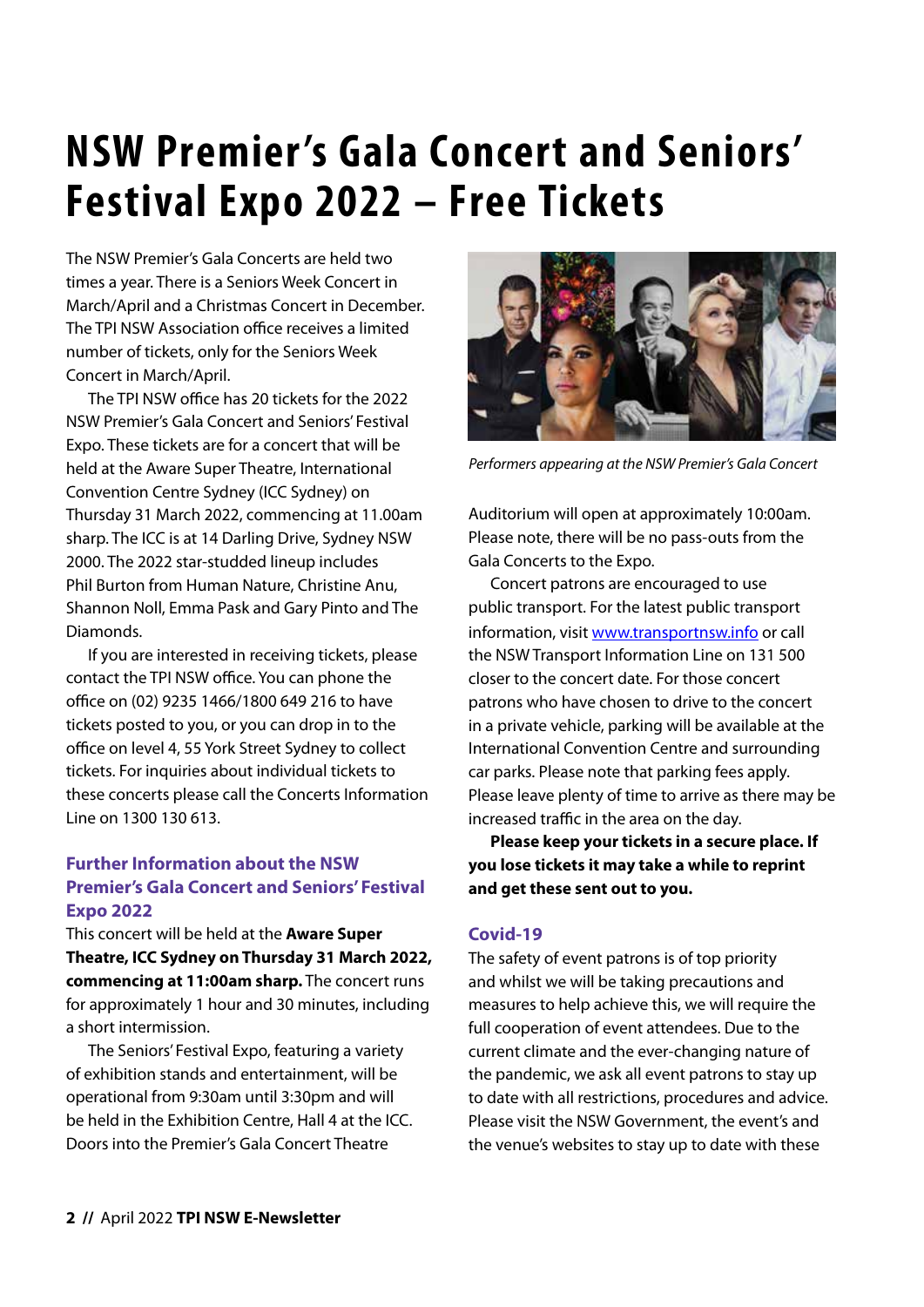#### Covid-19 policies and procedures:

- NSW Government Website: https://www.nsw.gov.au/covid-19
- NSW Seniors' Festival Website: https://www.seniorsfestival.nsw.gov.au/events/ premiers gala-concerts
- ICC, Sydney Website: https://www.iccsydney.com.au/EventSafe

#### **Venue Requirements**

Please note that any large backpacks, handbags, eskies or umbrellas will not be permitted into the Theatre. Please be mindful that if you do bring any of these items, they will need to be placed into the Cloak Room.

#### **Missing Persons**

Patrons can become separated from groups and can go missing either before, during or after the concerts. We ask that all groups bring enough carers to look after all members of their group and provide them with adequate identification

that is to be worn at all times. The Department of Communities and Justice (DCJ) is not responsible for concert patrons who go missing.

#### **Reduce Empty Seats**

Each year, the concerts are booked out, with demand for tickets far outweighing the number available. Despite this, sometimes up to 20% of seats can be empty. Empty seats are the most common complaint by seniors attending the concerts. Please note in 2022, the use of tickets will be monitored in an effort to minimise the number of empty seats on the day. DCJ will monitor groups that do not use their allocated tickets or return them too late to be reallocated.

#### **NSW Seniors Week/Financial Freedom Today**

NSW Seniors Week is about looking after our senior citizens, getting out of the house, getting active and enjoying our time. Providing a helping hand with retirement finance is a big part of it. www.nswseniorsweek.com.au

# Premier's **Gala Concerts** 30 & 31 March

It's time to reconnect Aware Super Theatre. **ICC Sydney**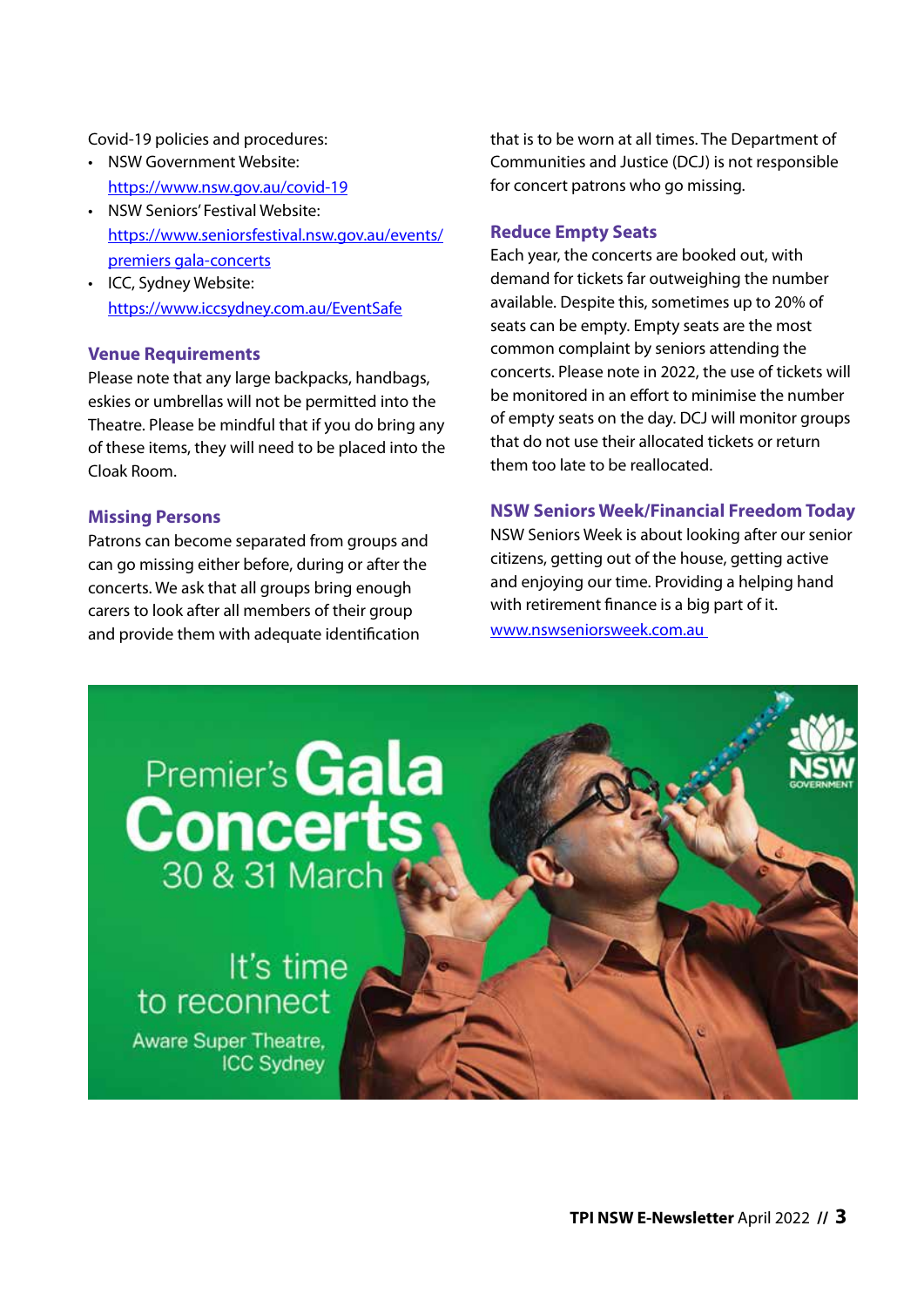

& Justice

#### 2022 NSW Premier's Gala Concerts & Seniors' Festival Expo **Communities Travelling to Aware Super Theatre, ICC, Sydney**



Walking from Central Station: walk from Central Station Western Concourse and down ramp to Hay St, then turn left into Hay St and follow the Light Rail to Tumbalong Blvd then turn right to reach the venue. Walking distance is approx. 1km / Approximately 15-20 minutes.

From Town Hall Station, walk via Bathurst St and across Harbour St that will take you across to Darling Quarter then continue across Tumbalong Park to Aware Super Theatre. Walking time to venue: Approximately 10-15 minutes.

- CAR PARK STATIONS For those who will be travelling to the concerts in a private car, the best parking is located at the ICC Convention & Exhibition Centre Car Park, with the entrance being left, off Darling Drive as you travel south.
- For more information about how to trave to ICC Darling Harbour please visit. http://www.iccsydney.com.au
- Alternate parking is available at most other parking stations around the city, please see map above for some options.
- Please allow plenty of time for Traveling by Private Vehicle to ICC, Sydney and plan your trip ahead of time.
- TAXIS Taxis & Ride Share (Uber, etc), must Drop-off and Pick-up passengers at Zollner Circuit on the South side of the Theatre. Taxis and Ride share vehicle will not be permitted to drop-off or pick-up on Darling Drive.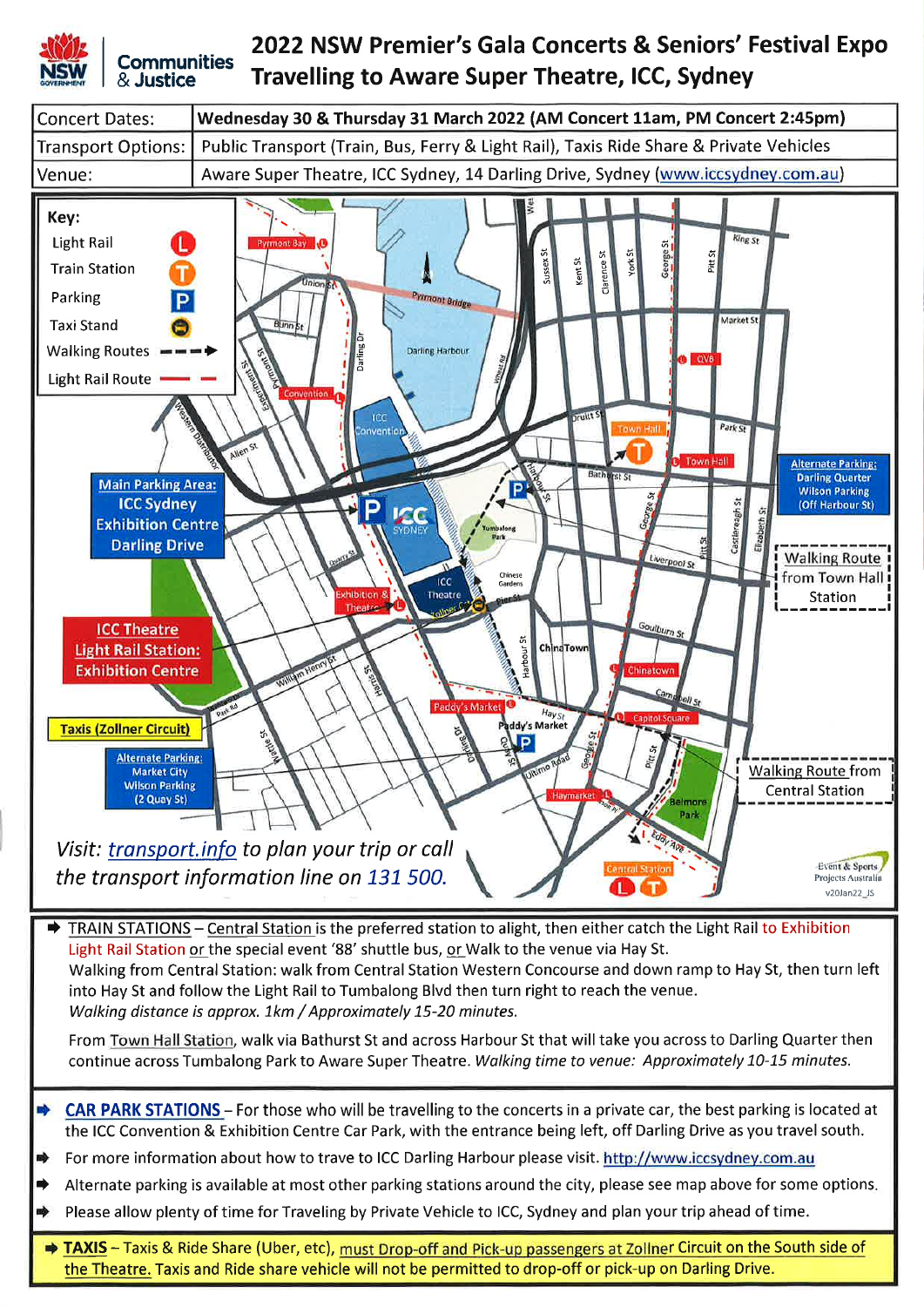

*Blacktown & Districts TPI Social & Welfare Club Annual Christmas Luncheon at Fox Hills Golf Club.* 

# **Invitation: Totally and Permanently Incapacitated (TPIs) & Special Rate (SR) Veterans**

**The Blacktown & District TPI Social & Welfare Club's members invite TPIs/Special Rate (SR) to come and experience our club.**

**The club meets at 1:00 pm on the first Thursday of each month at Club Blacktown (formally the RSL club).**

#### **This invitation stands for our general meetings.**

Prior to the monthly general meetings, members and wives/carers meet in the Villaggio restaurant to socialise (about 11:45am). Meetings are held in a room set aside on the day. Post-meeting members are treated to cold or hot drinks and more socialising in the Villaggio restaurant.

If attending a meeting contact Ian Brady

[ibrady@bigpond.net.au](mailto:ibrady@bigpond.net.au) to arrange a member to meet & greet you or just walk in.

The club is the most active TPI Social & Welfare Club in the state, with a different activity each month which could be a meet at a point of interest/ event or a day coach trip.

- Social events are subsidised.
- Longer 3-day country tours are also conducted once per year.
- The purpose of this invitation is to encourage TPIs to join our club and participate and socialize.
- You are encouraged to join the TPI Association of NSW to give it strength in numbers when dealing with government.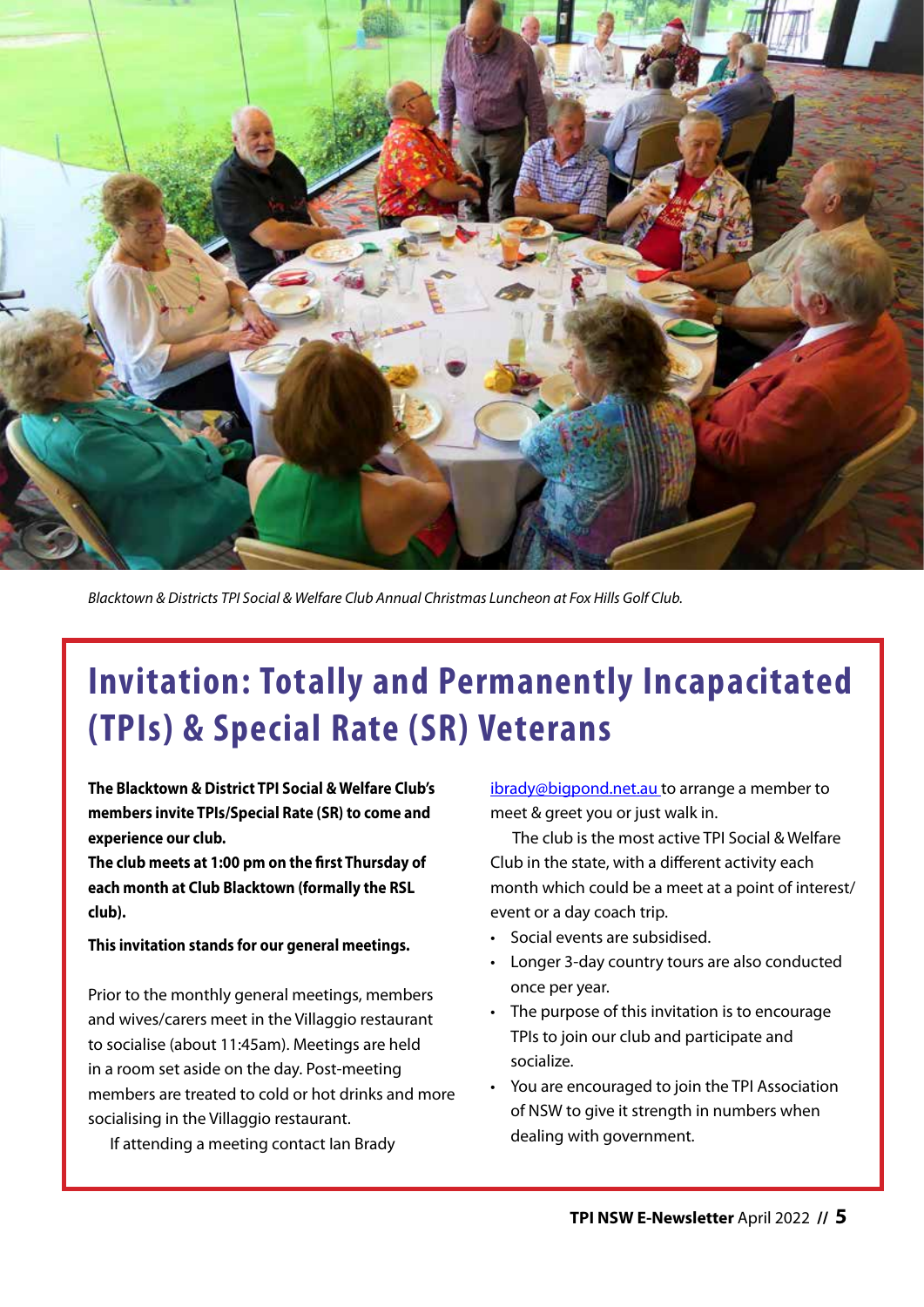# **The 80<sup>th</sup> Anniversaries of the Battle of the Coral and Java Seas**

The 80th Anniversaries of the Battle of the Coral and Java Seas will be commemorated at the Cenotaph, Martin Place, Sydney NSW at 11am on Friday 6 May.

The Battle of the Coral Sea was a World War II engagement between combined Australian and US forces that took place between 4 and 8 May 1942. This battle stopped the Japanese from invading Port Moresby by sea. It was the largest naval battle fought off the shores of Australia and the first battle ever fought from aircraft carriers. No Australians were killed in the Battle of the Coral Sea but 550 Americans were killed or wounded and the US aircraft carrier USS Lexington was sunk. More than 1,000 Japanese were killed.

For further information about this commemoration contact:

#### **Mr Keith Grimley**

**President** 

**Naval Association of Australian (NSW) Email: nswpresident@navalassoc.org.au, Phone: 0428 858 231.**



*Artwork designed by Brian Clinton (used with permission of Australian Postal Corporation).* https://www.navy.gov.au/ history/feature-histories/battle-coral-sea



*Zero fighters preparing for a sortie on the flight deck of a Japanese aircraft carrier (Marshall Cavendish Library).*  https://www.navy.gov.au/history/feature-histories/ battle-coral-sea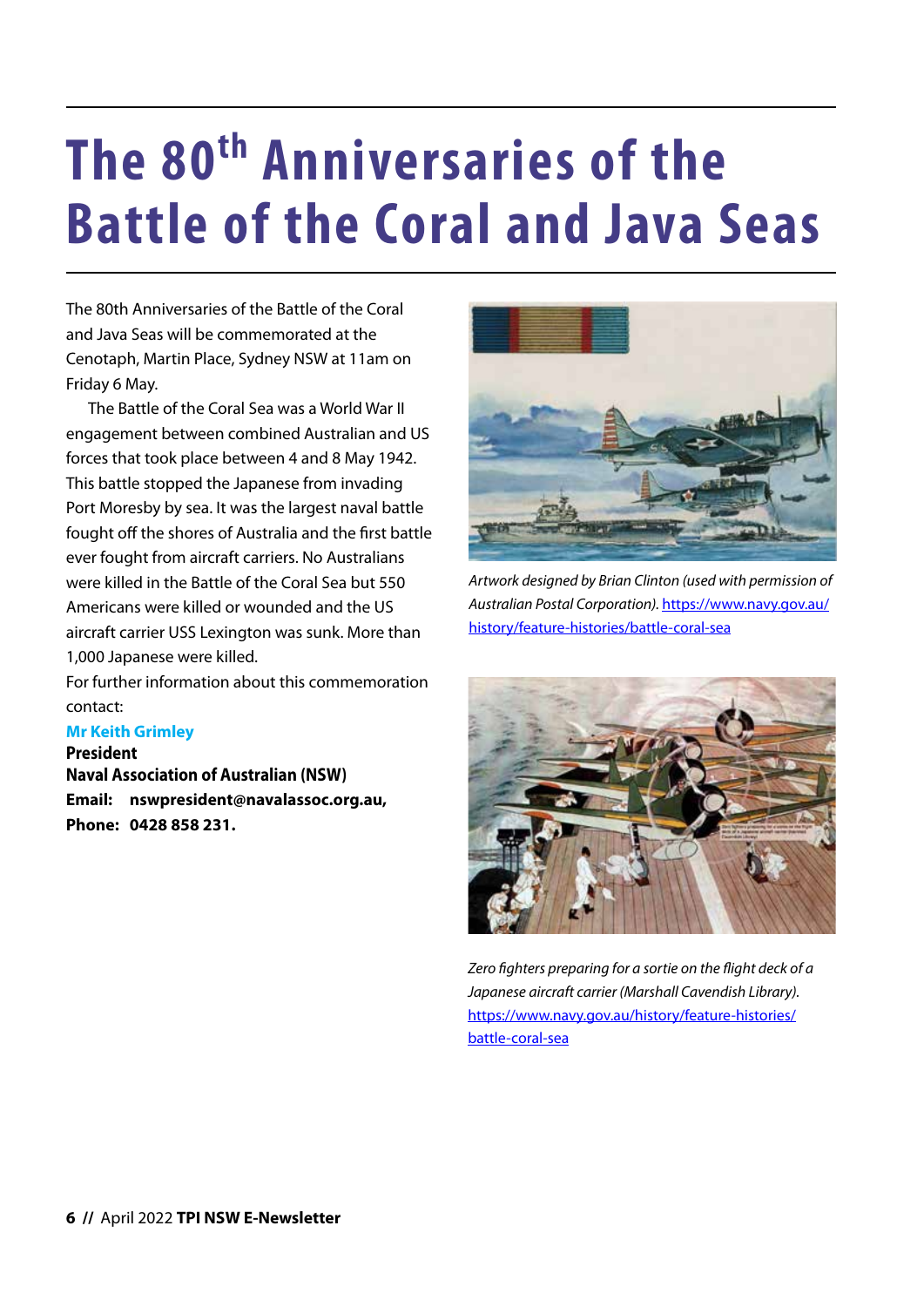# **DVA Media Releases**

## **DVA Services During East Coast Flooding**

#### 10 March 2022

To all of those affected by the terrible flooding in south-east Queensland and northern New South Wales, please know that DVA and other Government agencies are here to support you in any way we can.

#### **DVA offices**

Due to the floods there have been some temporary office closures. Online and telephone services remain operational.

**Open Arms – Veterans & Families Counselling** offices in Aspley, Brisbane, Ipswich were closed to the public. These sites are now open. Unfortunately, Lismore remains closed.

**VAN offices** in Maroochydore and Broadbeach are now open. The only VAN office still closed is Lismore. We are working to open a temporary site as soon as possible.

VAN sites co-located with Services Australia in Robina and Tweed Heads are currently open.

Anyone who requires assistance can call **DVA on 1800 VETERAN** (1800 838 372) or lodge enquiries through [MyService.](https://www.dva.gov.au/myservice)

#### **Counselling**

Counselling support is available through [Open](https://www.openarms.gov.au/)  [Arms – Veterans & Families Counselling](https://www.openarms.gov.au/) (1800 011 046) and [SafeZone](https://www.openarms.gov.au/safe-zone) (1800 142 072) – both of which are available 24/7 for the veteran community.

#### **Emergency accommodation**

In many flood-affected areas, there is a severe shortage of rooms, which is unfortunately making it hard for Open Arms to find crisis accommodation. If you need somewhere safe to stay, please head to your closest evacuation centre.

#### **Payments**

Services Australia is the main Australian Government agency responsible for providing immediate financial assistance to people affected by the floods in New South Wales and south-east Queensland. This includes members of the veteran community.

There are two payments available:

The **Disaster Recovery Payment** is a lump-sum payment for anyone who has been significantly affected by the disaster.

The **Disaster Recovery Allowance** is a shortterm payment to help those who have lost income as a direct result of the disaster.

Claims can be made through [MyGov](https://my.gov.au/LoginServices/main/login?execution=e3s1).

Visit the Services Australia website for more information on financial support available in your area:

[South-East Queensland local government areas](https://www.servicesaustralia.gov.au/south-east-queensland-floods-february-2022-australian-government-disaster-recovery-payment) [Northern NSW local government areas](https://www.servicesaustralia.gov.au/northern-nsw-floods-february-2022-new-zealand-disaster-recovery-payment)

Please delay applying for a payment if the need is not urgent.

Services Australia Mobile Service Centres are moving to flood-affected areas. The [Services](https://www.servicesaustralia.gov.au/where-to-find-us-if-youve-been-affected-natural-disaster?context=60042) 

[Australia website](https://www.servicesaustralia.gov.au/where-to-find-us-if-youve-been-affected-natural-disaster?context=60042) shows where you can find them. Further information is available on the [Services](http://www.servicesaustralia.gov.au/active-natural-disaster-events)  [Australia website](http://www.servicesaustralia.gov.au/active-natural-disaster-events).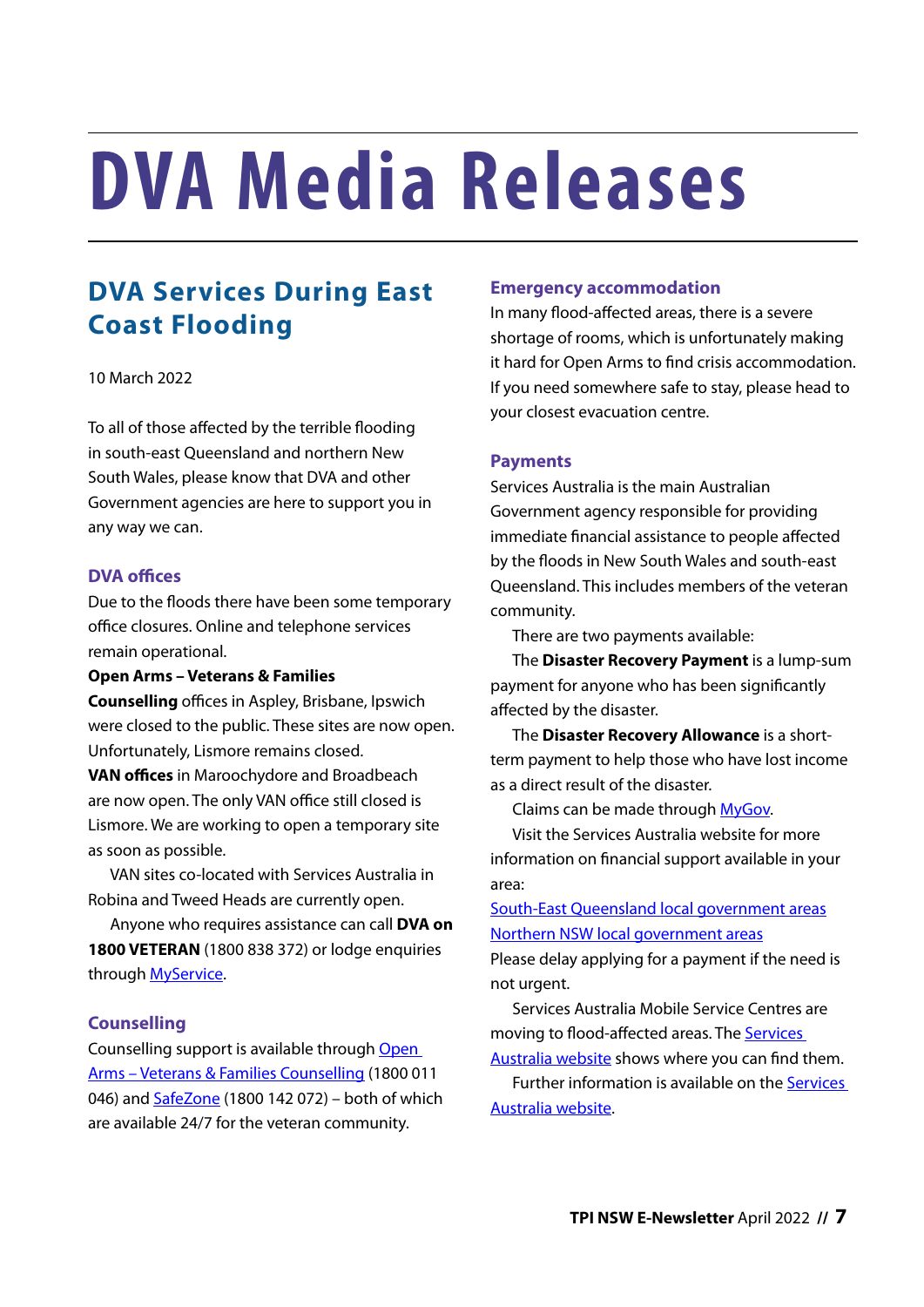

*Windsor, NSW, Australia - March 22, 2021. The new bridge over the Hawkesbury river at Windsor submerged after days of heavy rain caused severe and major flooding in the areas.*

#### **DVA enquiries**

DVA is playing its part with some financial support, assistance with health treatment, home care, counselling and replacement of lost cards and rehabilitation appliances.

Veterans who require assistance with DVA services and support can call 1800 VETERAN (1800 838 372) or log in to [MyService](https://www.dva.gov.au/myservice).

The department has sent SMS messages to veterans in the affected areas and we will continue to reach out to those affected by the floods.

Please remember that DVA's number-one priority is, and has always been, the health and wellbeing of veterans and their families. DVA is here to support the veteran community during this challenging time, and the months of clean-up to follow.

#### **Defence Service Homes Insurance**

DSH Insurance has confirmed that flood cover is an automatic inclusion in their home building insurance policy.

### **RSL Lifecare's Disaster Relief Payment**

10 March 2022

#### **A message from RSL Lifecare**

The recent weeks have seen unprecedented levels of flooding in a wide range of communities. Within these communities, many veterans need a helping hand to get through this crisis.

Veterans in a flood-affected area may be entitled to a RSL Lifecare disaster relief payment of up the \$3000. This is **in addition** to any government payments you may be eligible for.

The payment can take the form of paying bills associated with the disaster or provide an electronic funds transfer (EFT) to provide immediate respite.

To get this payment, please contact RSL Lifecare DefenceCare on [\(02\) 8088 0388](tel:0280880388) or go to our [website](https://rsllifecare.org.au/defencecare/find-help/help-during-natural-disasters/) to complete the online form.

**8 //** April 2022 **TPI NSW E-Newsletter**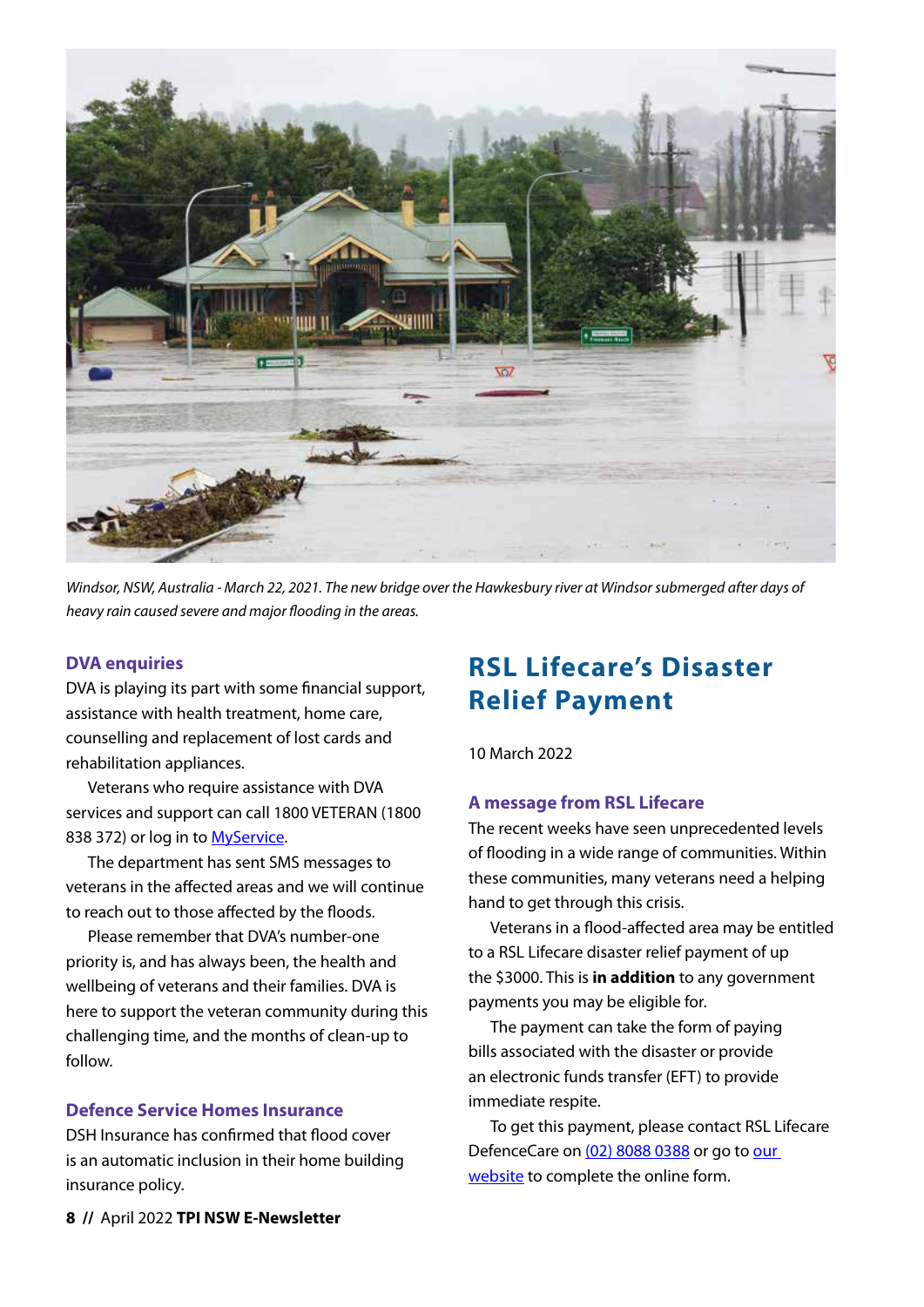Once we have assessed you claim, it may become apparent to us that we can provide you with support in a range of other areas such as DVA claims, employment opportunities and wellbeingrelated programs. In which case, we'll let you know.

### **Joint Media Release – 80th Anniversary of the Sinking of SS** *Vyner Brooke* **and the Bangka Island Massacre**

#### **The Hon Scott Morrison MP**

Prime Minister

#### **The Hon Andrew Gee MP**

Minister for Veterans' Affairs Minister for Defence Personnel Federal Member for Calare

#### 16 February 2022

Today we honour the service and sacrifice of the women of the Australian Army Nursing Service who served in Singapore, 80 years on from the sinking of the SS *Vyner Brooke* and the tragedy of the Bangka Island massacre. Prime Minister Scott Morrison said the massacre represented one of the darkest chapters of World War II, but the tenacity and compassion of the victims and survivors lived on today. "The memory and legacy of the victims and the survivors will never be forgotten," the Prime Minister said.

"On this day," Scott Morrison said, "We remember the one who survived, the 21 who fell, the 5,000 nurses who served in the Pacific, the Mediterranean, the Middle East and other theatres of the Second World War, as well as the many thousands of Australian nurses who have served in wartime over a century and more. We remember their devotion to their patients, to their country and to their duty."

Minister for Veterans' Affairs and Defence Personnel Andrew Gee said the attack on those evacuating Singapore and the brutal killings at Bangka Island stood out as one of the worst wartime atrocities against Australians. "It is difficult to imagine the horrors faced by those who were attacked while trying to escape the conflict, including those Army nurses killed in the massacre on Bangka Island," Minister Gee said. "Of the 65 nurses who embarked upon the SS *Vyner Brooke*, only 24 survived the war, all of whom spent years as prisoners of war, living through deprivation and disease."

In the days before the Fall of Singapore, the women of the Australian Army Nursing Service were evacuated on several ships, including the SS *Vyner Brooke*. There were 65 Australian nurses among the 181, mostly women and children, who boarded the ship, unaware of the fate that lay ahead. Two days out of Singapore, the *Vyner Brooke* was bombed and sunk by Japanese aircraft, and 12 of the Australian nurses on board were killed. After spending between eight and 65 hours in the water, about 150 survivors made it ashore to Bangka Island, including one group that met up with survivors from other sunken ships at Radji Beach. On 16 February 1942, Japanese troops arrived at the beach and separated the male survivors who were then shot and bayoneted. The 22 Australian nurses and one British female civilian who remained were forced to wade into the ocean, where they were machine-gunned from behind.

Only one nurse, Sister Vivian Bullwinkel, and one British soldier, Private Cecil Kinsley, survived the Bangka Island massacre. Sister Bullwinkel was wounded and pretended to be dead until the Japanese left. "Despite their wounds, Sister Bullwinkel and Private Kinsley bravely survived in the harsh jungle for 12 days, before finally giving themselves up," Minister Gee said. "Private Kingsley died days later, but Sister Bullwinkel survived the war and, despite spending three and a half years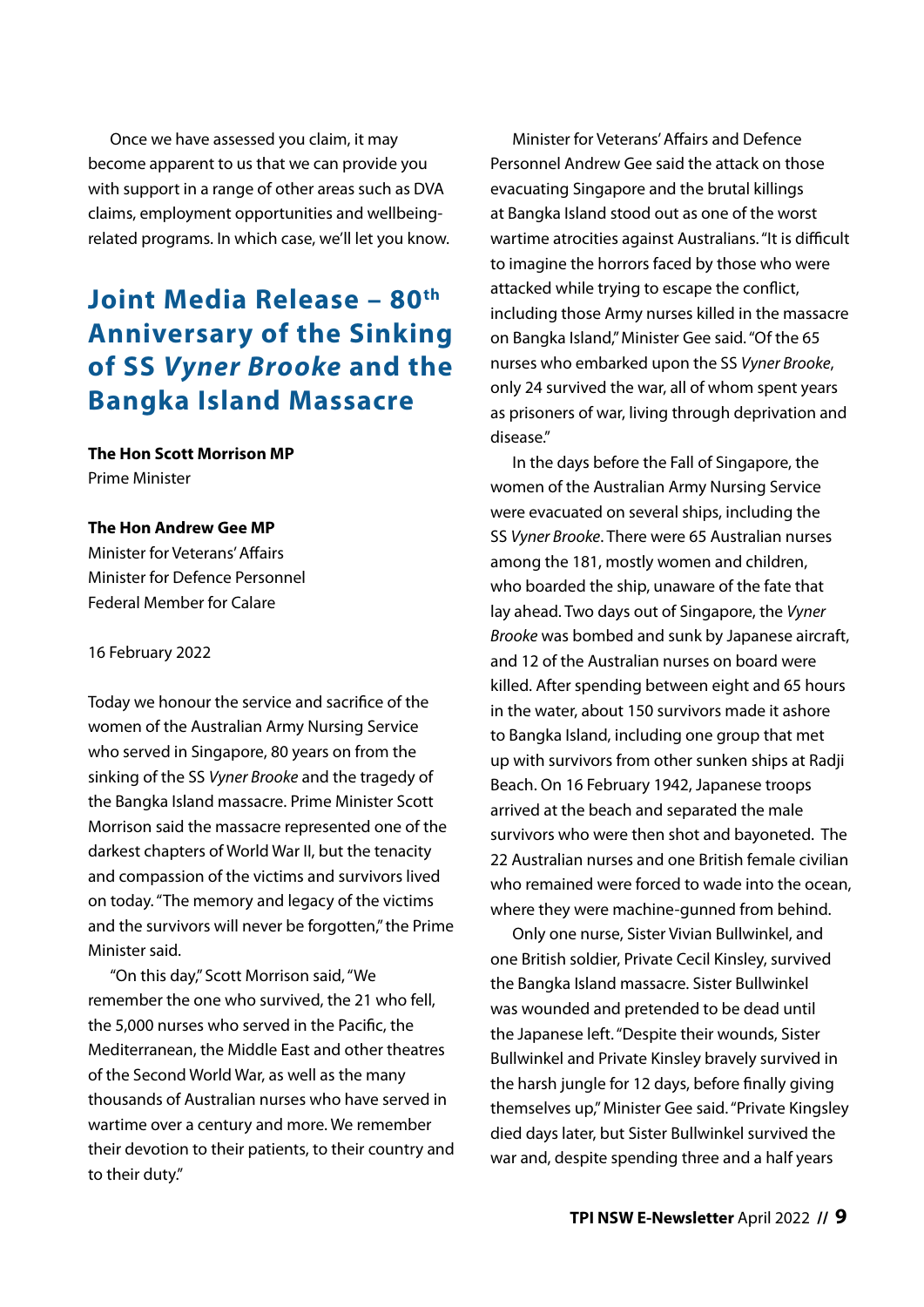

*Studio portrait of Staff Nurse Vivian Bullwinkel, Australian Army Nursing Service (AANS), in service dress uniform.*

in captivity, was able to return home to Australia. After leaving the Army in 1947, Sister Bullwinkel continued in a few senior nursing roles and was awarded many honours, including the Florence Nightingale Medal. She was also made a Member of the Order of Australia (AM) and a Member of the Most Excellent Order of the British Empire (MBE).

"On this 80th anniversary of the Bangka Island massacre," Minister Gee said, "We remember the tragic story of the *Vyner Brooke* and pay our respects to all those who lost their lives. We remember all the courageous women of the Australian Army Nursing Service who served in Singapore, and all those who served in the Second World War."

To learn more about the sinking of the *Vyner Brooke*, the Bangka Island massacre and Sister Vivian Bullwinkel, visit the [Department of Veterans'](https://anzacportal.dva.gov.au/)  [Affairs Anzac Portal](https://anzacportal.dva.gov.au/).

## **\$3.5 Million on Offer to Commemorate Australia's Service Personnel**

#### **The Hon Andrew Gee MP**

Minister for Veterans' Affairs Minister for Defence Personnel Federal Member for Calare

#### 9 February 2022

Ex-service and community organisations across the country can now apply for a share in \$3.5 million for commemorative projects through the latest round of the *Saluting Their Service* grants program, which is now open.

Minister for Veterans' Affairs and Defence Personnel Andrew Gee said the Australian Government had committed an extra \$10 million to the ongoing program, offering more support for more organisations. "The *Saluting Their Service*  program has seen hundreds of worthy projects across Australia funded in recent years, to help local communities pay tribute to Australians who have served during wars, conflicts and peacekeeping operations," Minister Gee said.

"Almost every city or town I travel to has some form of memorial, shrine or commemorative project, and many have received funding through our different grants programs. The *Saluting Their Service* program ensures Australia's wartime history is preserved and the sacrifice of those who have served is remembered. I strongly encourage all those passionate community groups right around the country to check the guidelines and see if they have a local project eligible for a *Saluting*